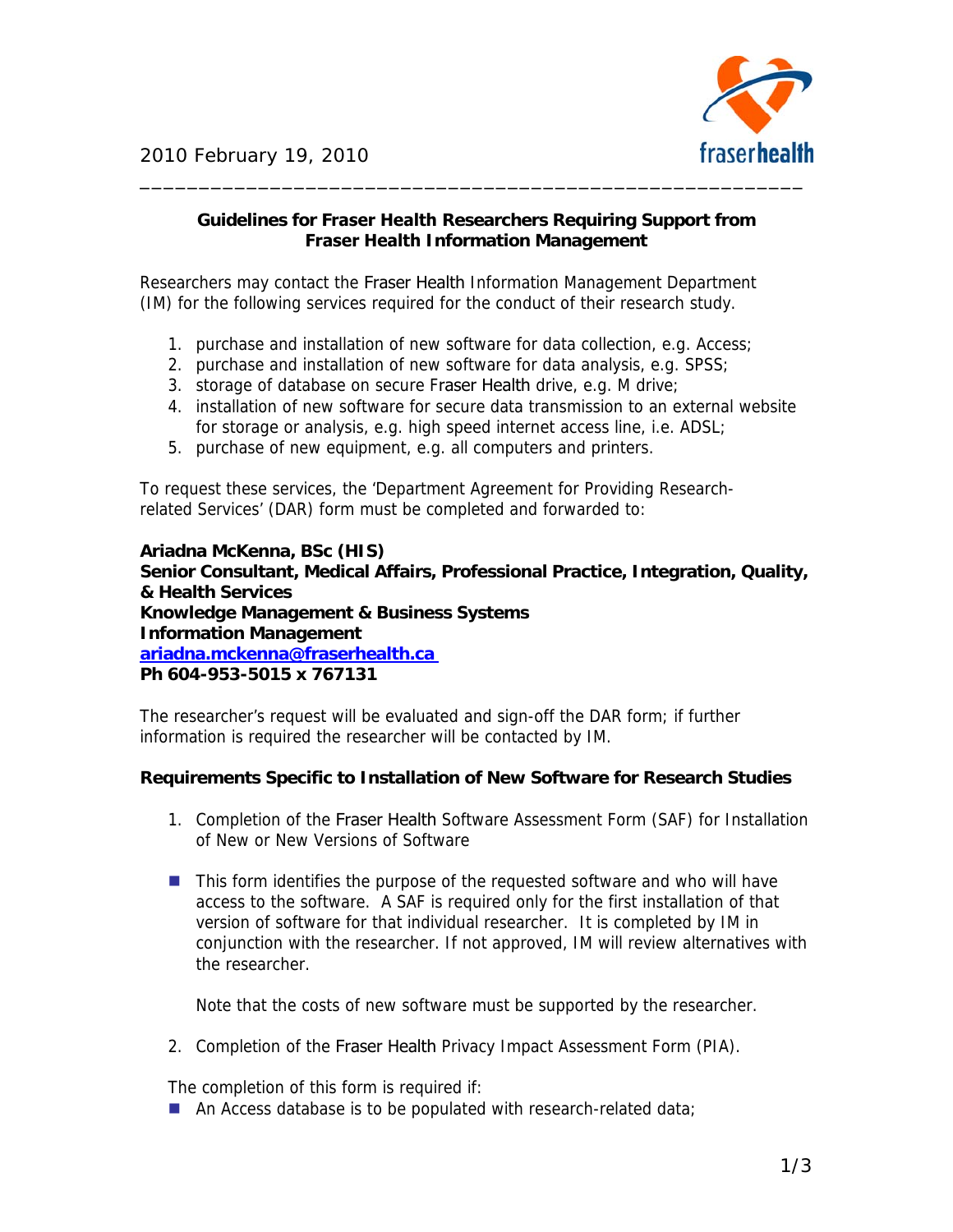

## 2010 February 19, 2010

- New software is to be installed for use in the study;
- $\blacksquare$  New identifiable data is going to be collected for a new or an existing study;
- Data will be transmitted outside of Fraser Health;
- A Data Access Agreement, previously completed by a researcher, has been reviewed by Fraser Health Privacy and triggers the need for a PIA.

The PIA documents the data elements collected and transmitted, the transmission method and the location to which transmission is occurring, in order to ensure that the conditions for data security are maintained.

- $\blacksquare$  The PIA is completed by IM in conjunction with the researcher. IM may require the entire research application, protocol and other related documents in order to complete the PIA.
- **The completed PIA is reviewed and 'approved' by the Fraser Health Privacy Manager if all** requirements related to the collection of identifiable information and the transmission of identifiable information have been satisfied as laid out below.
- Collection of Identifiable Information (i.e. Personal information)

Identifiable information for research purposes must be collected with the consent of the research subject (n.b. consent is not required for retrospective chart review) and the prior approval of the Fraser Health Research Ethics Board. In most cases however, the Fraser Health Research Ethics Board will only approve the collection of month and year of birth, as this is not considered a unique identifier for an individual research subject.

**The Transmission of Identifiable Information Outside of Fraser Health** 

If personal information is to be transmitted outside of Fraser Health, in addition to the consent of the research subject and the prior approval of the Fraser Health Research Ethics Board, Fraser Health Privacy must be satisfied that this requirement is essential to the conduct of the research under the terms of the B.C. Freedom of Information and Protection of Privacy Act, Section 35. Disclosure for research or statistical purposes at

[http://www.oipc.bc.ca/legislation/FIPPA/Freedom\\_of\\_Information\\_and\\_Protectio](http://www.oipc.bc.ca/legislation/FIPPA/Freedom_of_Information_and_Protection_of_Privacy_Act(Nov2009).htm#section33.1) [n\\_of\\_Privacy\\_Act\(Nov2009\).htm#section33.1](http://www.oipc.bc.ca/legislation/FIPPA/Freedom_of_Information_and_Protection_of_Privacy_Act(Nov2009).htm#section33.1)

## **Requirements Specific to Installation of Access Software**

The FH 'Microsoft Access Support Guidelines' specify that there can only be one user per Access database with 'write' privileges. For the purposes of conducting research, this requirement may be amended if alternates are required for vacation, illness, etc, as data entry must meet project timelines. If this is necessary, IM will add a request for an alternate(s) to the IM agreement so that this will be on file for the Fraser Health Service Desk when the researcher contacts them to add the alternate user.